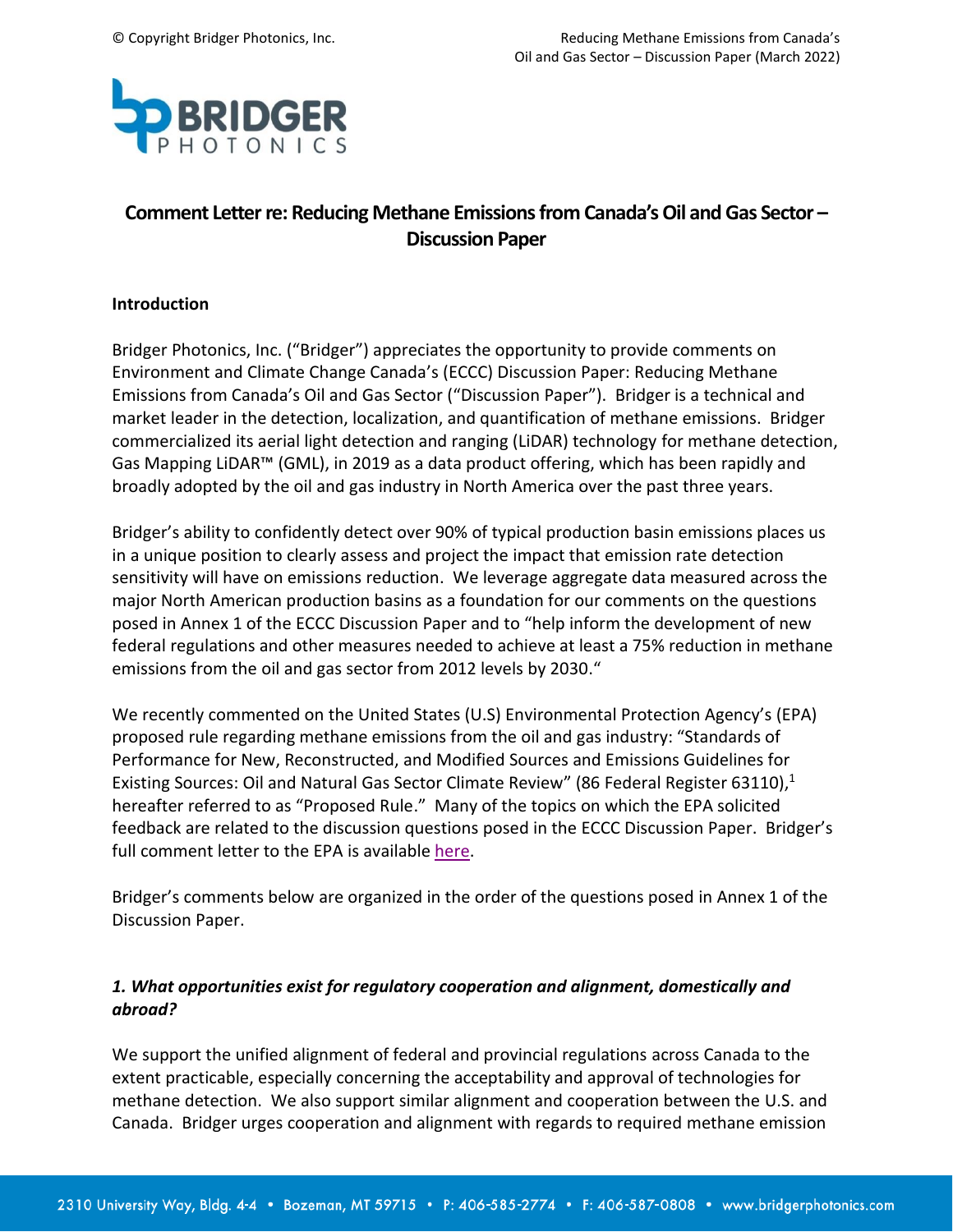rate detection sensitivity, requiring an associated probability of detection (PoD), the acceptance of alternative detection solutions, and monitoring frequency requirements (e.g. quarterly vs. bimonthly).

Alignment within Canada as well as between the U.S. and Canada would streamline regulatory compliance for both solution providers and operators, especially those who have infrastructure in both countries.

# *2. What lessons from Federal and Provincial regulatory development and Equivalency experiences should be considered?*

As discussed in Question 1, we advocate for unified alignment between provincial and federal regulations, as well as among U.S. and Canadian regulations to simplify the process for all.

We believe that basin-wide or federal approval for alternative emissions detection is ideal. Applying to the Alternative Fugitive Emissions Management Program (Alt-FEMP) on an operator-by-operator basis is inefficient and burdensome for both the operators and the alternative solution providers and is a barrier for operators seeking to use alternative methods to further reduce their emissions. We advocate for broad-scale approval of solution providers at the provincial and/or federal level if the solution has been rigorously validated, including auditing of aggregate emissions detection (assessment of a large dataset of actual field detections, not just a single evaluation) at the basin level. More detail on aggregate emissions detection evaluation (the "Aggregate Emissions Distribution Test") is discussed in Question 7.

### *3. What best practices or lessons from international jurisdictions should be considered?*

As described in Question 2, we believe that a larger basin-wide, provincial-wide, or federal regulatory approval of alternative emissions monitoring technologies streamlines emissions detection (and therefore reduction) for an operator by reducing the barrier to implementing a new technology, compared to requiring each operator to submit an individual Alt-FEMP application.

Regardless of the scale of regulatory approval for a given technology, there are critical elements of performance reporting. First, an emission rate detection sensitivity by itself (such as "10 kg/hr") is insufficient. A probability of detection and conditions under which the performance is expected to be achieved (e.g. "typical" or "all" conditions) are also needed. A single detection sensitivity value, such as 10 kg/hr, could be interpreted to mean a technology must detect all emissions greater than 10 kg/hr, or that a technology must have once detected an emission of this size under ideal or laboratory conditions. The emissions detection and reduction resulting from these two interpretations would be orders of magnitude different.

Lacking the appropriate performance metrics, there's no way to assess whether a detection sensitivity of 10 kg/hr will achieve 75% emissions reduction. To solve this problem, in addition to the value for detection sensitivity, the standard must include (1) a required probability of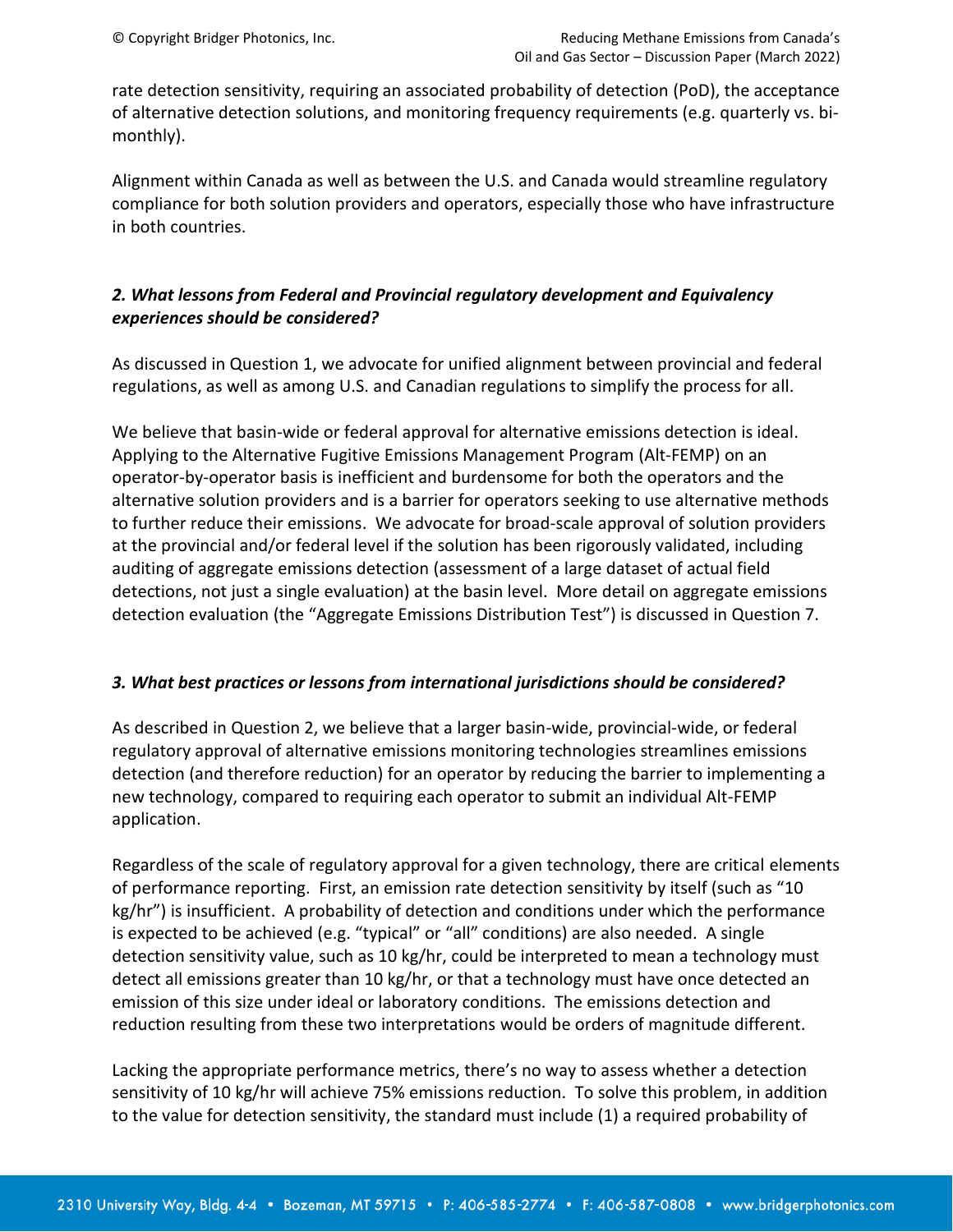detection, and (2) a specification of conditions under which the alternative work practice must achieve this metric. Each of these requirements is further described below:

**(1) Probability of Detection.** Emissions detection is statistical and probabilistic in nature. This means that a technology might detect a leak of a given size (e.g. 10 kg/hr) one time and miss a leak of the same size the next time (or the next thousand times!). The problem is, lacking anything more than the statement that a technology can detect a certain emission rate detection sensitivity, there's no way to know how likely it is that the technology would detect a leak of that size, and therefore no way to assess the emissions reduction potential of the technology. To enable such assessment, one needs to know whether leaks of that size were detected with high confidence (e.g. >90% probability of detection), detected half of the time (50% probability of detection), or with a negligible likelihood (e.g. <1% probability of detection). The probability of detection could fall anywhere in the range of <1% up to 100%. To remove this ambiguity, we urge the ECCC to require the detection sensitivity value to be coupled with a probability of detection (e.g. 10 kg/hr with a required >50% probability of detection).

**(2) Conditions Under Which Performance is Achieved.** In addition to the probabilistic nature of detections under a given set of conditions, different operational and environmental conditions significantly impact the probability of detection. No matter the detection technology, there will be conditions under which the technology performs better or performs worse. Operational parameters are often within an aerial technology solution provider's control (e.g. flight altitude, flight speed, etc.). Conversely, many factors that can affect the detection sensitivity are often outside of the solution provider's control (e.g. ground wind speed, the reflectivity of the ground surface, cloud cover, etc.). The problem is that emissions reduction outcomes can be vastly different when the reported detection sensitivity is achieved under "typical" or "all" conditions, versus under "ideal" conditions that don't represent the actual application of the work practice. To remove this ambiguity, and in addition to requiring a probability of detection along with the stated detection sensitivity value, we urge the ECCC to require that the specified detection sensitivity be achieved under "typical" conditions for which the alternative work practice is applied. If a technology cannot meet the detection sensitivity metric with, for example, high winds, wet ground, or cloud cover, then the technology must not be used to satisfy the regulations under those conditions. Bridger suggests a simple and objective auditing mechanism to ensure the detection sensitivity metric is achieved under typical conditions. This is described in our response to Question 7.

It is imperative that aerial detection technologies perform to the required standard during the actual application of the work practice, not merely in "ideal" conditions of a controlled release (e.g. known emitter location, controlled calibration parameters, no ramifications of false positives, favorable sunlight and cloud conditions, etc.). The difference between 50% probability of detection and <1% probability of detection, and between "typical" and "ideal" conditions can result in orders of magnitude differences in emissions reduction.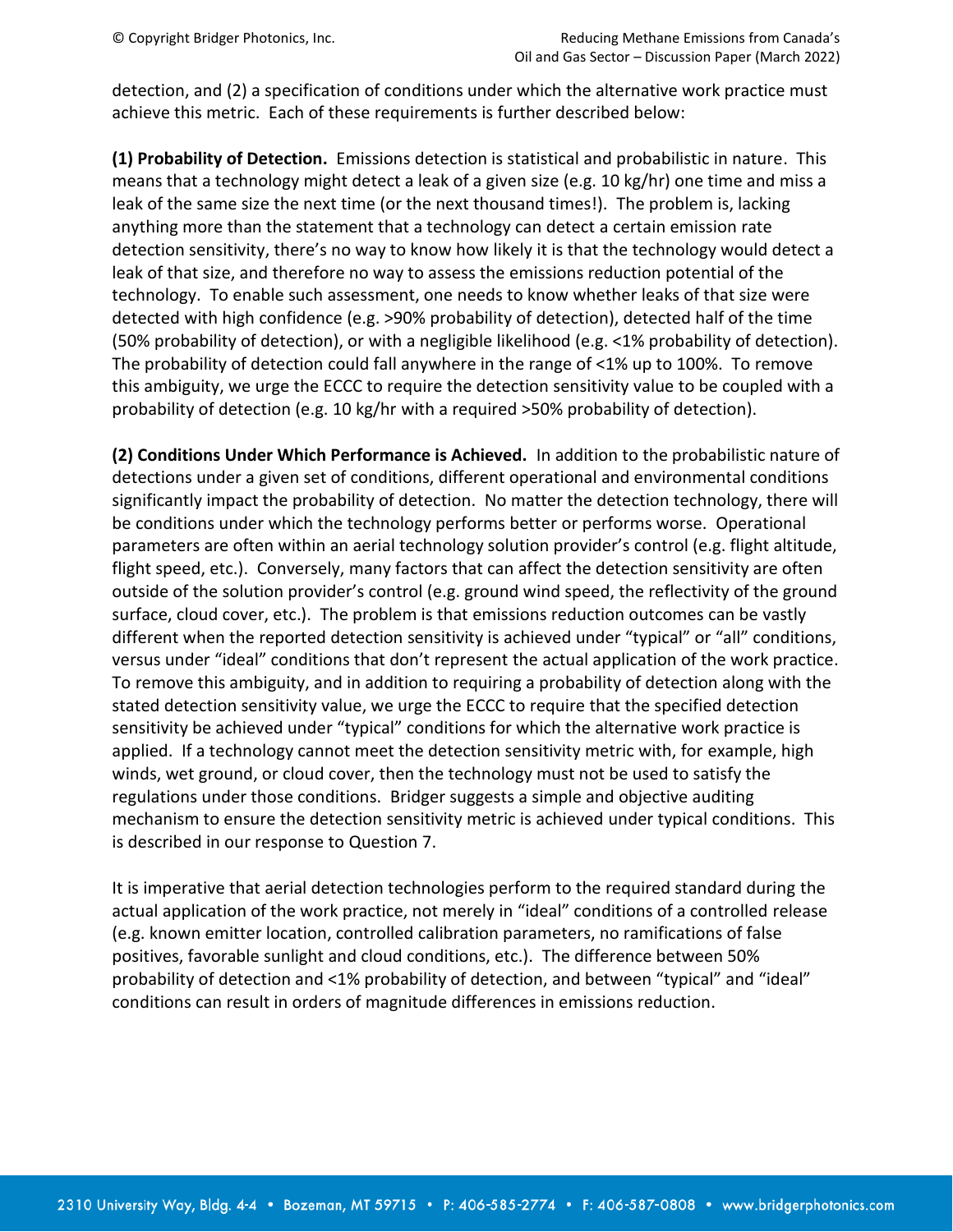

**Figure 1. Emissions distributions for five major oil and gas basins in North America: Alberta,<sup>2</sup> Anadarko, Bakken, Denver-Julesburg, and Permian** *(in no particular order on the plot)***. The shaded regions show the percentage of emissions detected for detection sensitivity of 10 kg/hr with ~50% PoD (59% to 82%) and 50 kg/hr with ~50% PoD (18% to 50%), depending on the basin.**

Figure 1 shows emissions distributions for over 12,000 production facilities in five major North American oil and gas basins measured by Bridger's aerial LiDAR technology. The emissions distributions are displayed as measured at the source level (Gas Mapping LiDAR achieves equipment-level spatial resolution). The distributions are not aggregated to the site level for the cases when there are multiple emission sources on a single site, and the distributions include both fugitive and normal operating process emissions (NOPEs). This plot can be used to determine the detection sensitivity required to detect a given percentage of Bridger's detected emissions in each basin. First, note that Bridger's emission rate detection sensitivity for the production sector is 3 kg/hr (>90% probability of detection under typical conditions), which is represented by the black vertical line in Figure 1.<sup>3,4</sup> There is high confidence in Bridger detecting emission sources with rates greater than this threshold (data points to the left of the black line in Figure 1). For lower emission rates (to the right of the black line in Figure 1), the probability of detection decreases, and the asymptotic "roll-off" behavior displayed by each distribution is a result of this decreased probability of detection convolved with the decreased aggregate emissions from the smaller emissions sources (i.e. the actual emissions distribution). Note also that Bridger still detects emission events more than an order of magnitude below the stated detection sensitivity (nearly as low as 0.1 kg/hr), but such "lucky" detections should not be the benchmark by which detection sensitivity is defined. The probability of these detection events diminishes as the emissions become smaller. Again, this highlights the critical importance of including a probability of detection, and the conditions under which it is valid, along with an emission rate detection sensitivity value.

In the high-confidence region of emission rates to the left of the vertical black line, the emissions distributions of Figure 1 reliably map the percentage of emissions that would have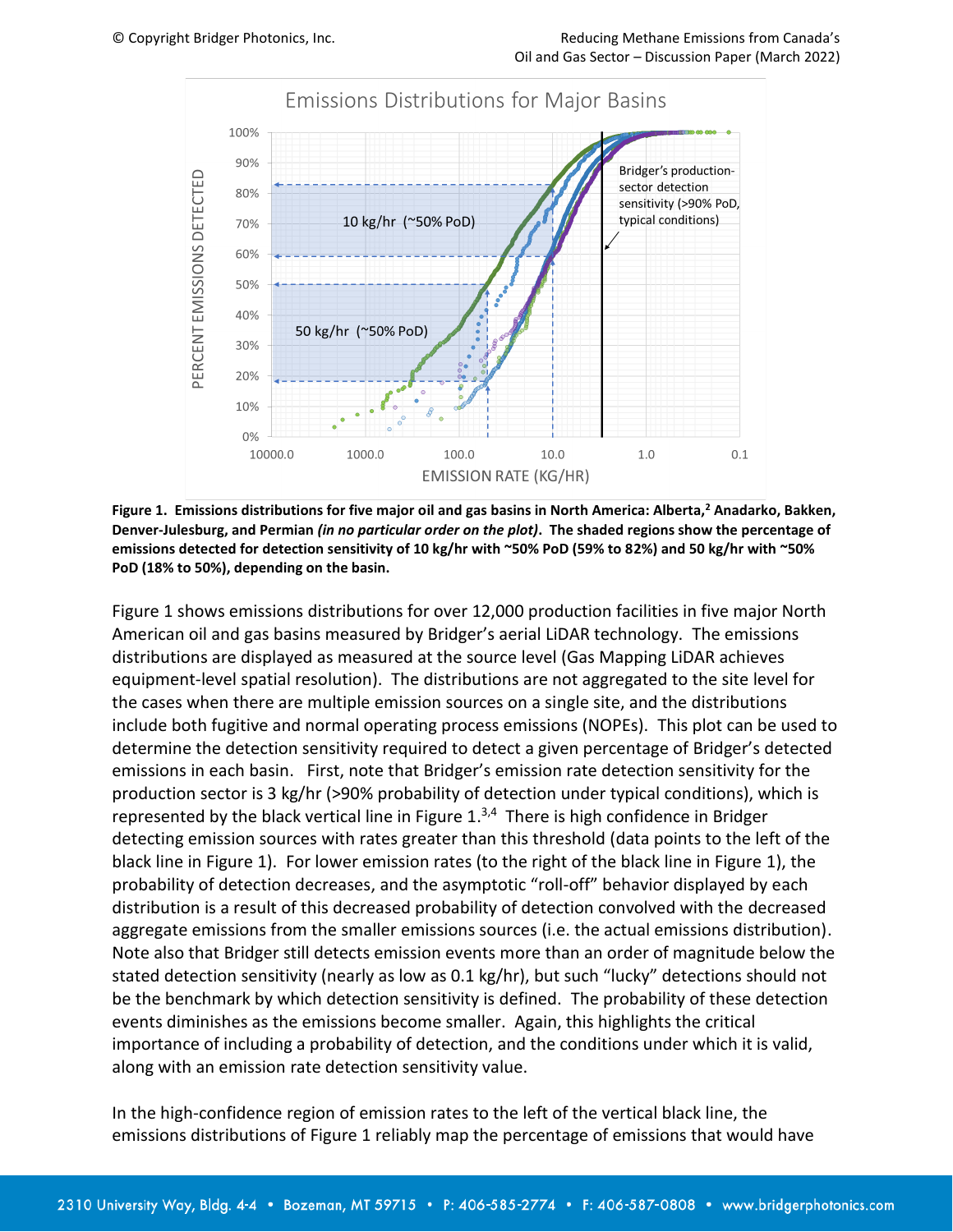been detected if other detection sensitivity with equipment-level spatial resolution would have been used instead of Bridger's technology. A 10 kg/hr step-function detection sensitivity threshold, which gives approximately equivalent results as 50% probability of detection, would have resulted in detection of between 59% and 83% of the emissions detected by Bridger, depending on the basin. This is roughly consistent with reducing methane emissions by 75% compared to current levels.

Figure 1 also highlights the negative impact of using poorer detection sensitivity. If a detection sensitivity of 50 kg/hr (~50% probability of detection) is used, only between 18% and 50% of the emissions detected by Bridger would be detected (i.e. 50% to 82% of emissions would be *undetected*), depending on the basin. It's important to understand that the undetected percentage of emissions will never be detected by a technology with this detection sensitivity, no matter how many times the sites are flown/scanned. To "lock in" more than half of existing emissions would be devastating to the environment and counter to Canada's emission reduction goals.

Bridger urges ECCC to incorporate an emission rate detection sensitivity in addition to a probability of detection (e.g. >50% or >90%) in which performance is met under typical conditions when considering what emission detection methods are acceptable or approved for use in their jurisdiction to meet methane reduction goals. An adequate scan frequency must also be incorporated to reach the goal of 75% emissions reduction (see Question 4).

# *4. Should Canada retain the approach in its current oil and gas methane regulations, and expand their coverage and increase their stringency?*

Methane emission monitoring and reduction regulations require a certain yearly scan frequency in both the U.S. and in Canada. To predict the efficacy of using different scan frequencies for emissions detection, significant theoretical modeling has been performed, yet the model predictions vary widely depending on input parameters and assumptions. Bridger's position is that insufficient temporal data (on scan frequency) exists to validate those models or to confidently guide or inform policy. Standard OGI scans do not capture all leaks, regardless of how many times per year they are conducted, and alternative technologies with more comprehensive detection capabilities should be incorporated into the regulations to improve methane detection and reduction.

Lacking experimental data on the percent of emissions detected as a function of scan frequency, Bridger recommends using the U.S. EPA's modeled estimates for the percent of emissions reduction as a function of the number of scans per year, which is shown in Figure 2. The EPA estimates that four scans per year using their traditional Optical Gas Imaging scanning program would achieve 80% emissions reduction. Based on these modeled estimates, Bridger recommends that Canada require at least four scans per year to meet the 75% emissions reduction goals, but more may be needed depending on the probability of detection of the selected detection method. If future reliable experimental data disproves the EPA's modeled estimates, then Bridger recommends adjusting the scan frequency requirements accordingly to ensure >75% emissions reduction.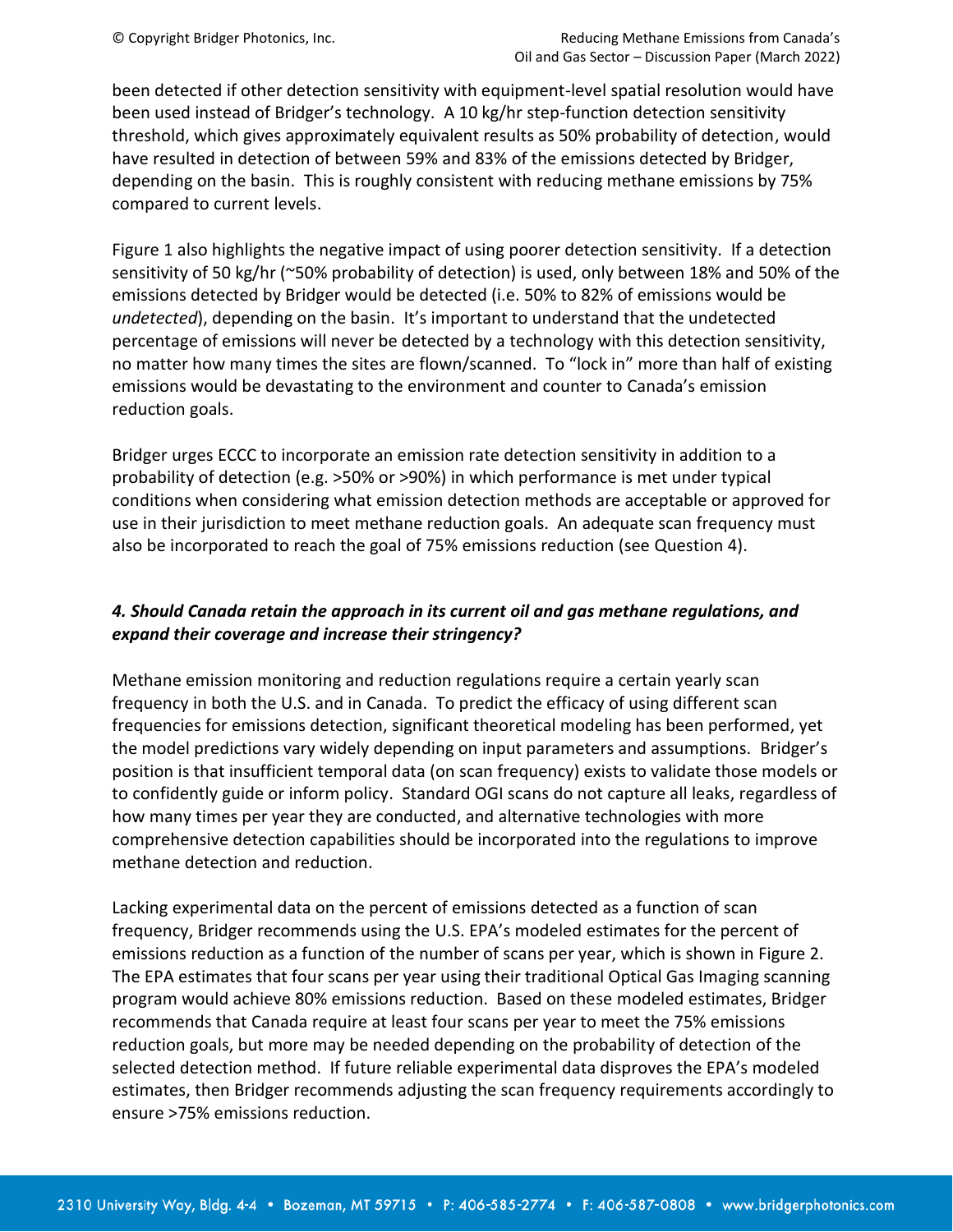

**Figure 2. U.S. EPA's assumed impact of emissions reduction relative to the number of emission detection scans per year using their traditional Optical Gas Imaging scanning program. This plot was created by Bridger Photonics, Inc. using EPA data.**

For a comprehensive emissions reduction estimate, the emissions reduction based on scan frequency *and* the probability of detection must be combined. For example, if a technology is used where the emission rate detection sensitivity is such that 90% of emissions are captured during a given scan, and monthly scans are used, this 90% probability of detection must be multiplied by the 90% reduction factor (i.e. 90% reduction corresponding to 12 scans per year, based on EPA's estimates in Figure 2), and would result in an estimated 81% emissions reduction.

### *5. Should Canada develop new, performance-based regulations?*

Bridger supports performance-based regulations that achieve 75% emissions reduction. These must include an adequate probability of detection and an adequate scan frequency that ensures reduction goals are met (see Question 4). These performance-based metrics can apply to any technology, so operators have a choice of solutions for emissions detection (among those that are considered acceptable and verified—see Question 7 for a description of the Aggregate Emissions Distribution Test to verify performance).

# *6. Are there some sources of methane emissions that are not well suited to a performancebased requirement?*

Normal Operating Process Emissions (NOPEs) are not well suited to performance-based regulations. A reasonable fraction of detected emissions is associated with Normal Operating Process Emissions (NOPEs) (e.g. a pneumatic valve) rather than fugitive emissions, and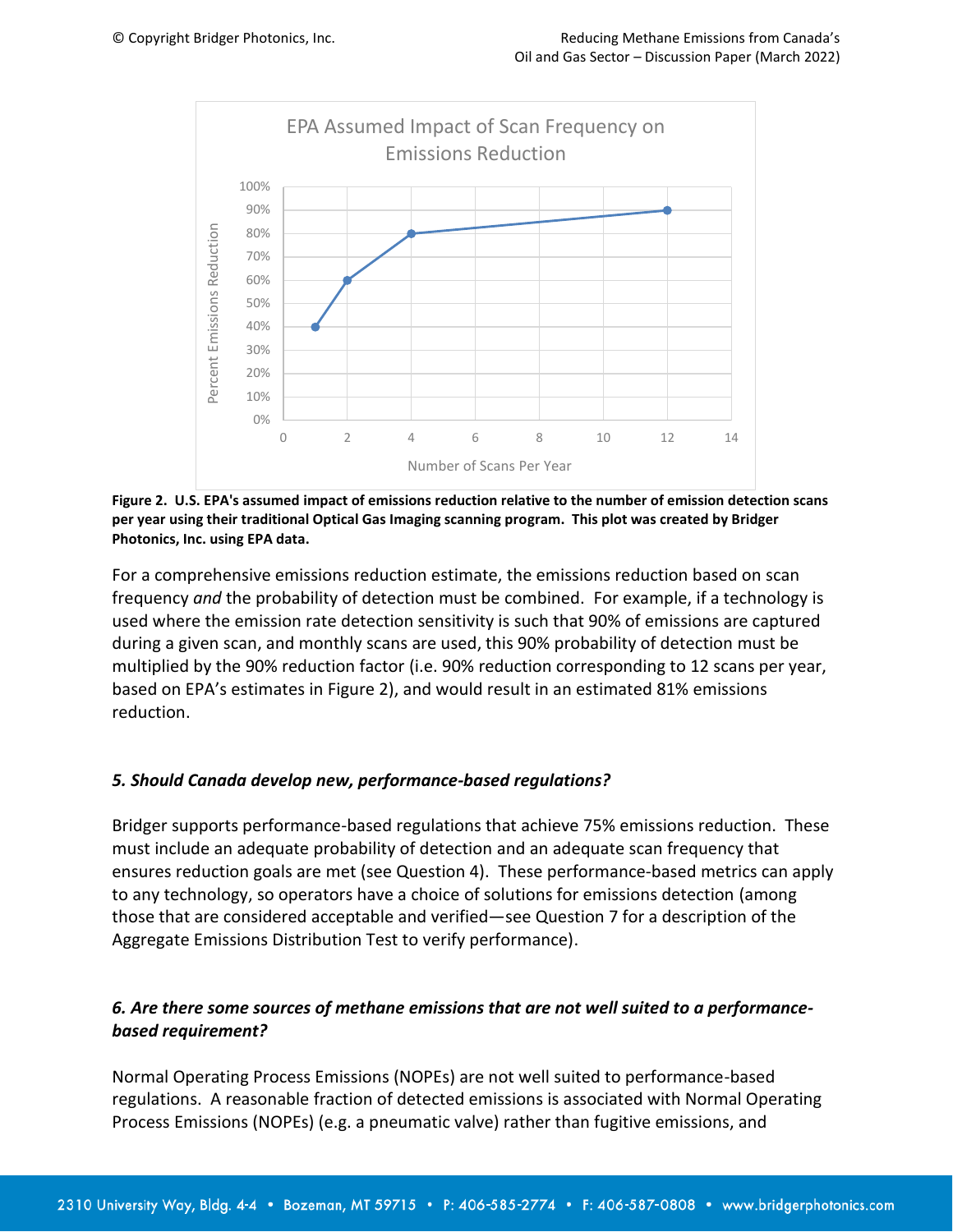therefore no repair action is required because of the detection. While the NOPE components may be phased out by an operator over time and replaced with non-emitting components, these should be considered additional voluntary reductions that are not part of a performancebased requirement. Many of our clients use our identification and reporting of NOPEs to schedule and prioritize replacements and retrofits of the subject components to eliminate these emissions sources in addition to eliminating emissions that are tied directly to performance-based regulations. We therefore discourage the ECCC from implementing regulations or policies that would disincentivize the identification or reporting of NOPEs.

# *7. What monitoring and reporting requirements should support performance-based requirements?*

As described above, Bridger supports the inclusion of an emission rate detection sensitivity metric, probability of detection, and operational conditions under which the metric is achieved as essential elements for an acceptable performance-based monitoring program. Additionally, agencies, operators, and third parties need assurance that the intended sites were actually scanned by the aerial technology and that the scans met the detection sensitivity performance metric from a statistical standpoint.

First, we therefore urge the ECCC to require reporting of an auditable scan swath with GPS ground coordinates that document the actual coverage area of the aerial scan. The GPS coordinates of the aircraft alone are insufficient because, for instance, the aircraft altitude impacts the scan swath width, and the aircraft "roll" impacts the lateral projection of the scan swath onto the ground. An accurate, geo-registered scan swath coverage, when combined with geo-registered gas plume concentration imagery, date-stamps, time-stamps, and detection sensitivity verification (see below) can also automate the auditing process.

In addition to the documented scan swath to verify that valid data was acquired from the sites, we urge the ECCC to require that aggregate emissions data from each aerial scanning solution provider pass a simple and objective audit to prove that the detection sensitivity performance metric is achieved by the technology (a) prior to the approval of the technology as an approved work practice, and (b) periodically during application of the work practice.

To ensure a technology achieves the emission rate detection sensitivity under actual operational conditions, the subject method requires the successful completion of an Aggregate Emissions Distribution Test. This test uses aggregate past measurements as an objective indicator that the technology continues to achieve the stated emission rate detection sensitivity. The Aggregate Emissions Distribution Test utilizes the fact that the statistical number of emission sources existing increases with decreasing emission rate. So, if the number of emission sources measured decreases with decreasing emission rate, that indicates undetected emission sources. Often, the number of emission sources as a function of emission rate is well described by a power law, Pareto distribution, or other probability density function.

To perform the Aggregate Emissions Distribution Test, the number of emission sources and the emission rate of all detected emission sources for all scans performed by the technology under the protocol over the twelve months prior to the month before the scan of the subject target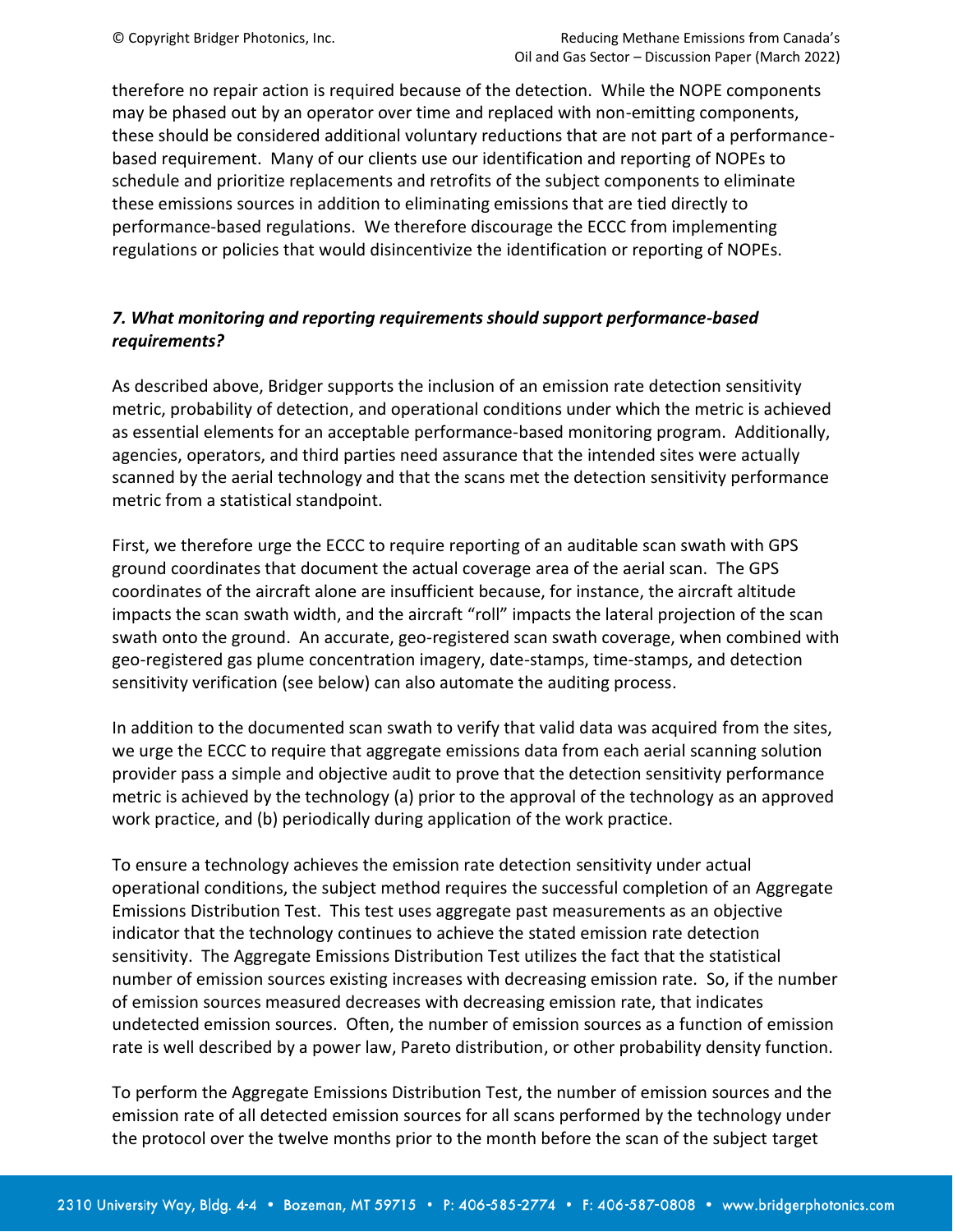area, are aggregated. From this aggregated data, the number of emission sources is plotted as a function of emission rate, as shown in Figure 3. The data set is fit using a polynomial to smooth the effect of random fluctuations in individual data points (green line in the figure).



**Figure 3. Actual Bridger Photonics' data of the number of emission sources (emitters, per 1,000), plotted as a function of emission rate. To the left of the vertical dotted line (3.3 kg/hr) are emitters that GML detects with 90% probability of detection, and to the right, the distribution drops off as the probability of detection decreases with decreasing emission rate. This aggregate emissions test can be applied to other technology with an adequate emission scan sample size.**

To successfully complete the Aggregate Emissions Distribution Test, the emission rate at which the slope of the fit turns negative must be less than the emission rate detection sensitivity.

This solution offers many advantages. First, it is simple to implement and maintain by the ECCC. All that is required is a file with the anonymous aggregated emission source detections for each aerial solution provider in the alternative program (i.e. that data in Figure 1). Evaluating both the detection sensitivity and the spatial coverage auditing can be fully automated. The solution provides an even playing field for all technologies, and ensures, in the aggregate, that the detection sensitivity metric is achieved under the conditions under which the work practice is applied (as opposed to merely "ideal" conditions). The metric for success is objectively based on measured probability density functions.

#### *8. What barriers exist related to methane monitoring? How can they be overcome?*

Variable environmental conditions can affect the performance of the methane monitoring technology. Performance in a controlled release setting may not be indicative of performance in the field, therefore controlled release experiments alone should not be the basis on which a technology's performance is measured. After the technology is used in the field, evaluation of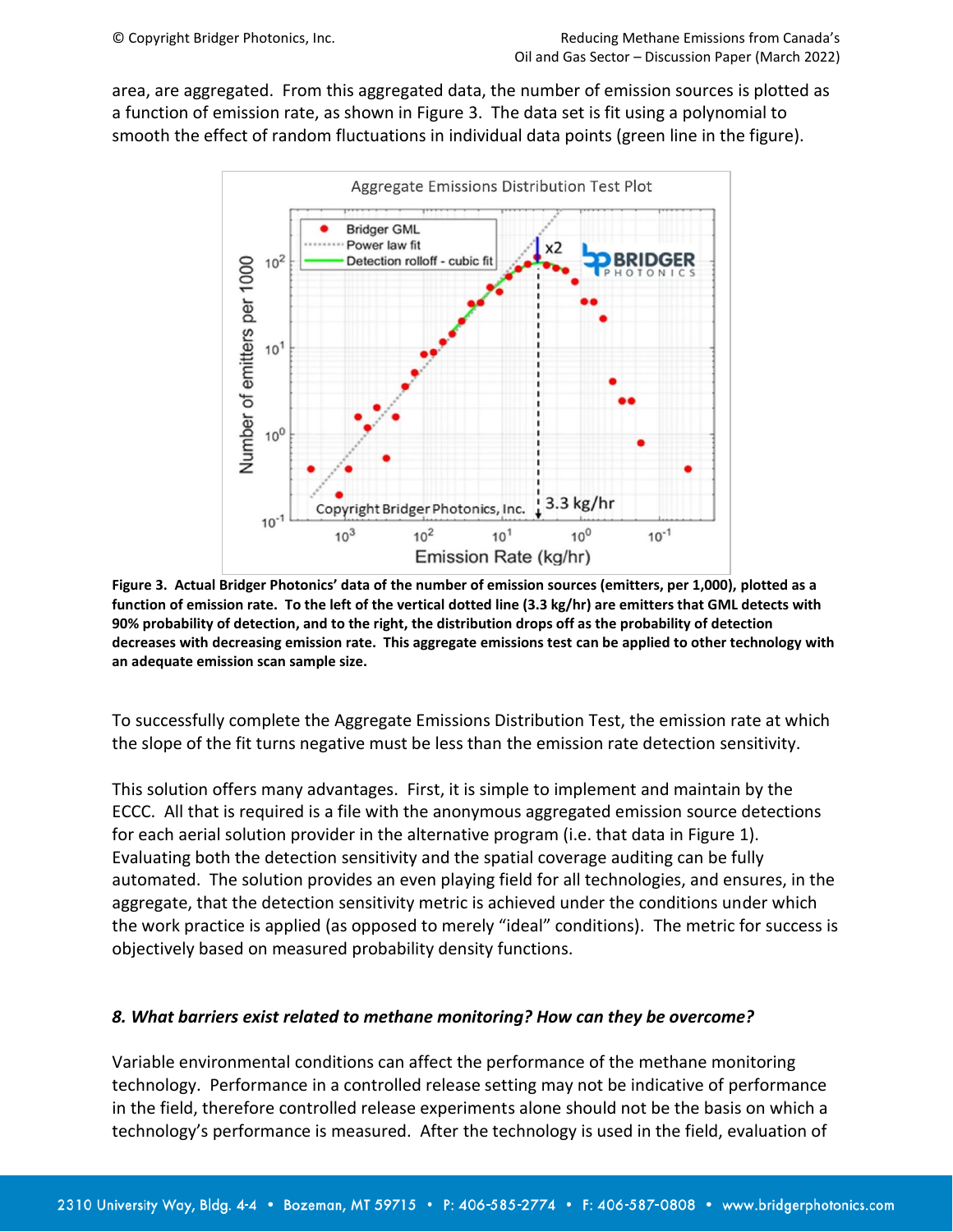aggregate data (see Question 7) is needed to assess actual field performance using a large sample size or, effectively, a large experiment. The conditions during use in the field should also be disclosed.

#### *9. How can real-time measurement technologies be incorporated into the regulations?*

While continuous monitoring technologies are marketed to provide immediate alerts of emissions, there are considerations about their capabilities that need to be accounted for when creating regulations that involve them.

First, point sensor continuous monitoring technology solutions have systematic error sources that need to be considered and appropriately addressed under a regulatory framework. One of these includes false negative detections (i.e. missed leaks) for emissions emanating from higher altitudes. These emissions can include those from flares, storage tanks, or even compressor exhaust, and can occur regardless of the leak size. The leaks are missed because the point sensors are closer to the ground and the buoyancy of methane in air causes it to rise, never reaching the lower point sensors. More generally, spatial gaps for continuous real-time monitoring technologies present systematic errors in emissions measurements.

Second, even when point sensors do detect emissions, it takes time before they can provide actionable information. The wind must blow the emissions to multiple sensors and the sensors must gain confidence in a true positive detection over time.

Third, point sensors can struggle to accurately locate emissions spatially, particularly in cases with multiple emission sources, which degrades their ability to attribute emissions to particular equipment and correctly inform repair.

Fourth, the success of point sensor solutions can depend heavily on the number of sensors, their locations, and emission concentration detection sensitivity.

Fifth, some point sensor solutions have been known to degrade over time and the performance has been shown to degrade with environmental conditions such as humidity and temperature.

All of these factors should be considered during the rulemaking process.

#### *10. Should the regulations allow a facility to select which regime to be subject to?*

Bridger supports performance-based regulations in which operators have a choice of solutions for emissions detection (among those that are considered acceptable and verified for supporting a specific emissions outcome—see Question 7 for performance verification) so long as the solution can achieve (statistically) 75% emissions reduction. Acceptable solutions must include specific emission rate detection sensitivity and probability of detection requirements, as described in Question 3, and as required by the regulatory agency.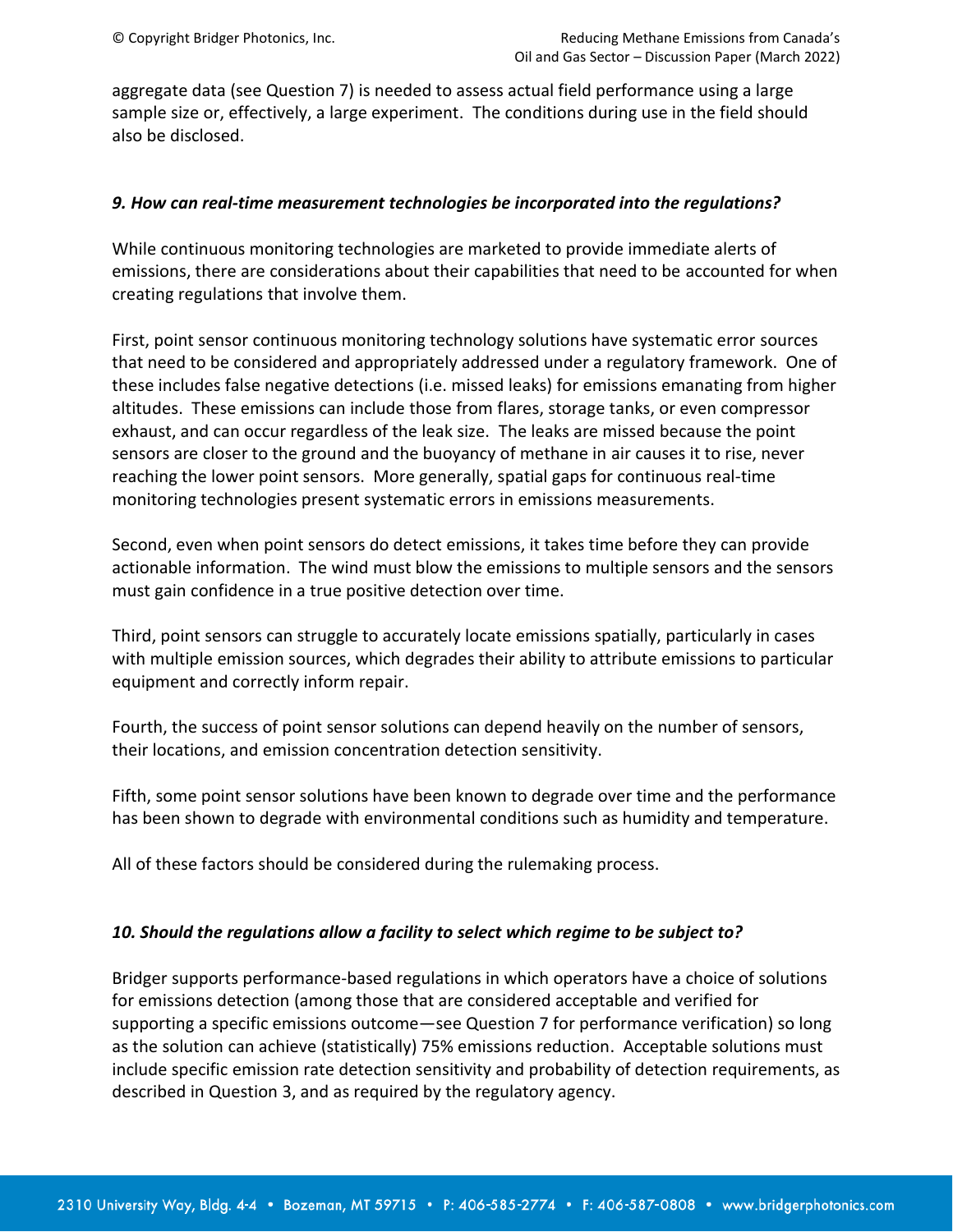### *11. Should it allow this for different methane sources or only on a facility-wide basis?*

Methane regulations should require differentiation of methane emissions sources to the equipment level. We find multiple emitters on many sites that we scan. Site-level emissions detection cannot distinguish these, and operators naturally repair the first one they find, leaving the other, potentially larger leaks, to continue emitting.

# *12. How should methane be treated in other oil and gas policies? a. Carbon pricing*

Not applicable to Bridger Photonics, Inc.

### *b. The oil and gas sector emissions cap (in development)*

For 75% emissions reduction or an emissions cap for the oil and gas sector, please see our responses to Questions 3 and 4, for more information on how scan frequency and emission rate detection sensitivity must both be utilized to ensure the desired reduction outcome is achieved.

# *13. From the perspective of achieving net-zero GHG emissions by 2050, should any reductions for methane emissions be considered "dead ends" and avoided in the regulations?*

Not applicable to Bridger Photonics, Inc.

# *14. What activities should the science and research community prioritize to support methane reduction?*

The science and research community should prioritize continued assessment of the capabilities of various alternative technologies for emissions detection and reduction, including their emission rate detection sensitivity and probability of detection, as well as the relative actionability of each, or how geographically accurate a measurement is, which determines whether a repair crew can be directed to and mitigate a specific leak source. Certification bodies, regulators, and/or the research community should assess the performance of each technology not only in an experimental setting but via studies that assess the capabilities of the technology without any potential bias (e.g. by using double-blind studies), as well as periodically to ensure that performance standards are continually met.

Furthermore, evaluation of how multiple methane detection technologies might be used to supplement one another could inform how we best detect and reduce the largest possible mass of methane, thereby accelerating Canada's commitment to a 75% reduction of methane compared to 2012 levels by 2030.

#### *15. What measures would accelerate deployment of methane reduction technology?*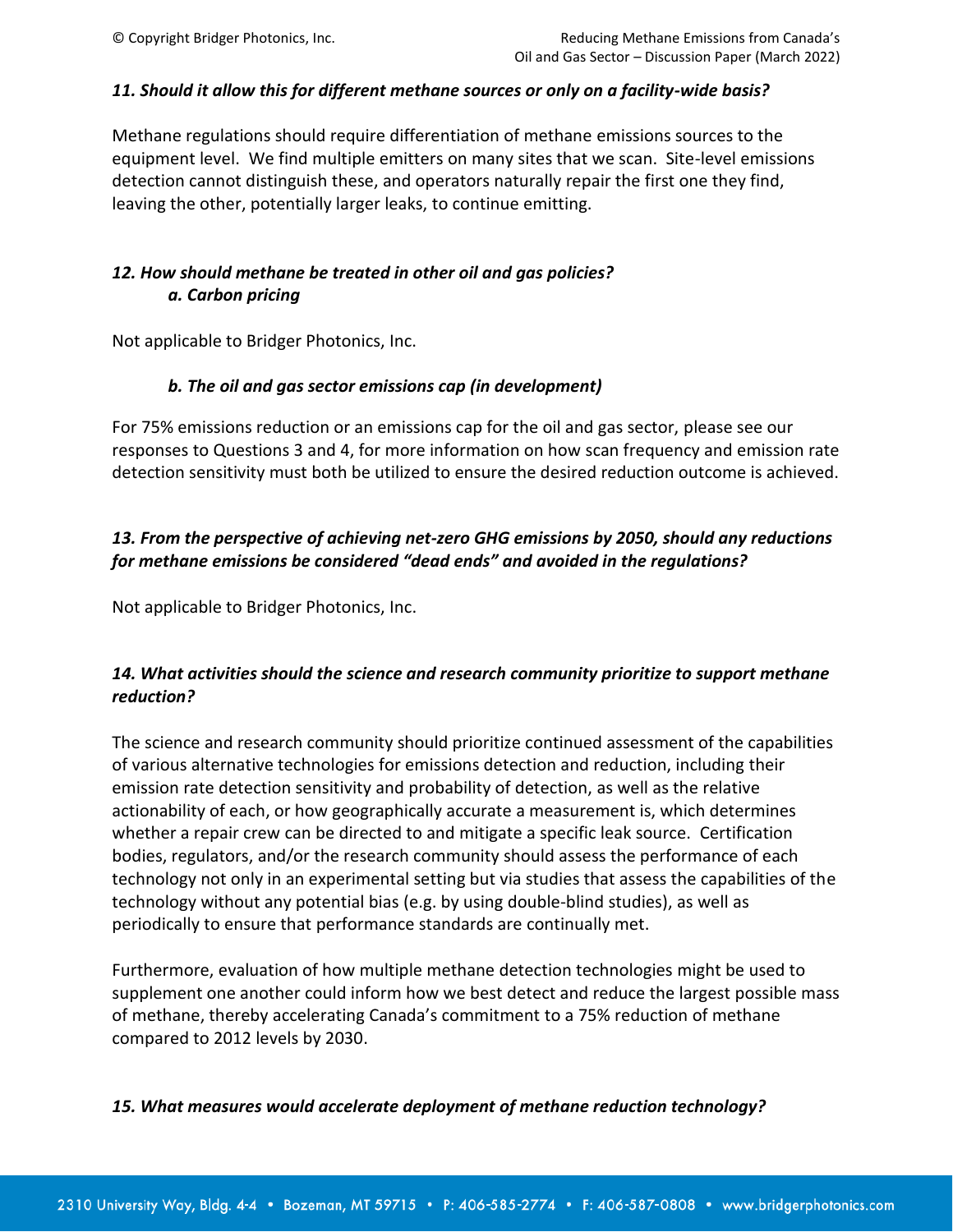Regulatory approval of alternative technologies either basin-wide, province-wide, or federally, instead of the operator-by-operator Alt-FEMP application process would accelerate the deployment of methane reduction technologies. Please see responses to Questions 2 and 3.

### *16. What limits the deployment of methane reduction technology?*

Agency approval for alternative methane emission detection technologies is the largest barrier to utilizing advanced methane detection and reduction technologies.

Additionally, environmental operating conditions can be a barrier to methane detection technologies.

### *17. How should a centre for excellence on methane detection and elimination be leveraged to support strengthened methane regulations?*

A centre for excellence on methane detection and elimination should fulfill the role of a trusted third-party body that assesses the actual capabilities of various methane detection technologies.

**\_\_\_\_\_\_\_\_\_\_\_\_\_\_\_\_\_\_\_\_\_\_\_\_\_\_\_\_\_\_\_\_\_\_\_\_\_\_\_\_\_\_\_\_\_\_\_\_\_\_\_\_\_\_\_\_\_\_\_\_\_\_\_\_\_\_\_\_\_\_\_\_\_\_\_\_\_\_**